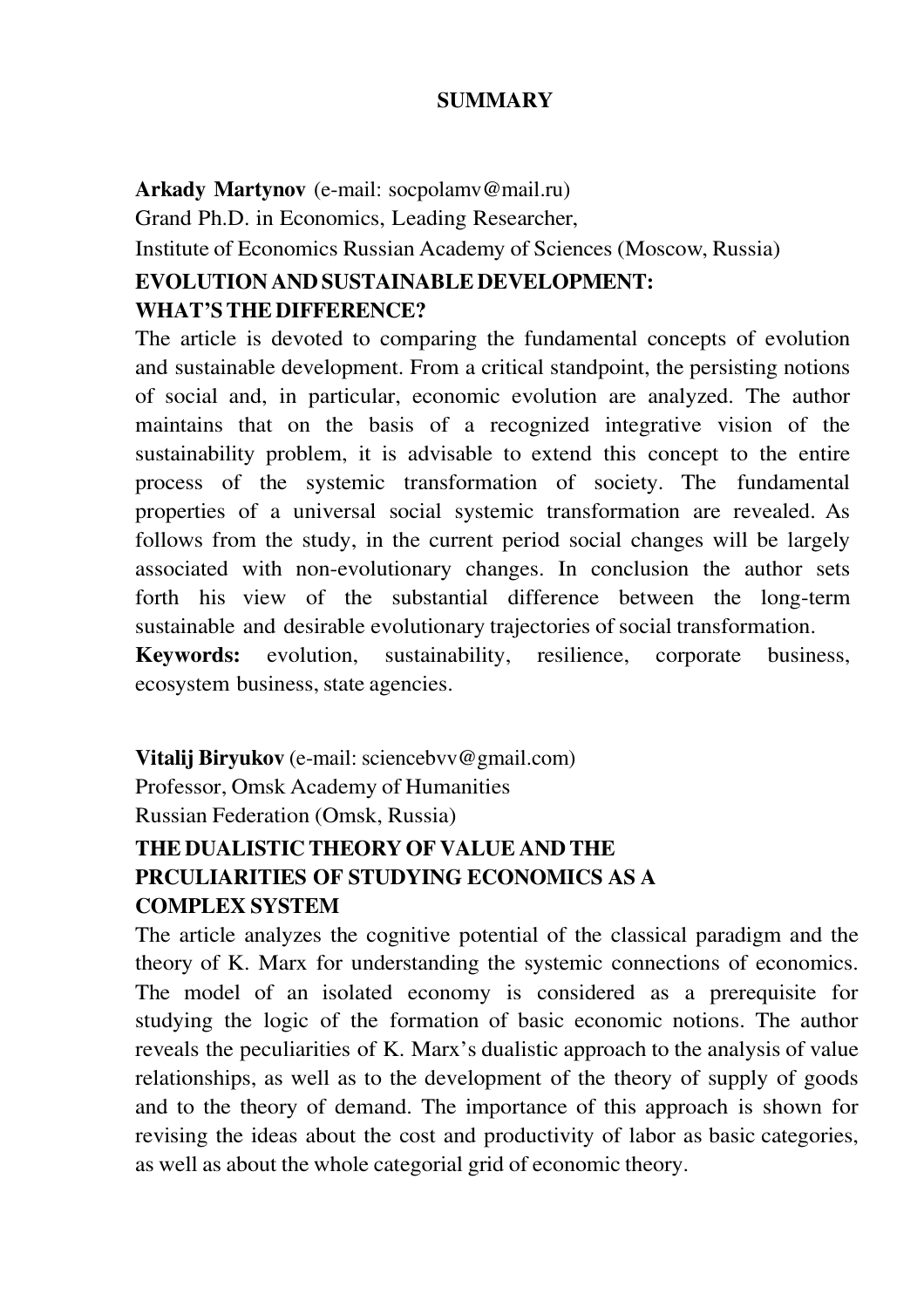**Keywords:** cost, value, utility, labor productivity, dual measurement system, value, temporal structures, classical paradigm, economic models, economic institutions.

**Maria Fedorova** (e-mail: maria-fedorova.n@yandex.ru) Grand Ph.D. in Economics, Leading Scientific Associate, Institute of Economics (RAS) (Moscow, Russia) **A SYSTEMIC METHOD OF INVESTIGATING THE DEVELOPMENT OF HUMAN POTENTIAL: THE INDIVIDUAL AS AN ECONOMIC AND SOCIAL ACTOR**

The article argues that considering the individual as an economic and social actor in a socio-economic System makes it possible to look into various aspects of human development at different levels in interrelation. The main indicators of the economic and social subsystems are analyzed, which characterize the development of human potential in Russia in the period 2010–2019. A number of measures for the development of social responsibilities of the state, charity and volunteering have been substantiated.

**Keywords:** socio-economic system, economic subsystem, social subsystem, man as an economic and social actor, human potential, social functions of the state, charity, volunteering.

**Alisher Rassulev (**e-mail: arasulev@yandex.ru) Grand Ph.Doctor in Economics, Professor of Tashkent State Economic University (Tashkent, Republic of Uzbekistan)

**Sergey Voronin** (e-mail: Sergey\_voronin63@yahoo.com) Grand Ph.D. in Economics, Chief Specialist of the Institute for Fiscal Research under the Ministry of Finance of the Republic of Uzbekistan, Professor Tashkent branch of Plekhanov Russian University of Economics (Tashkent, Republic of Uzbekistan) **THE FORMATION OF AN EFFECTIVE SYSTEM OF ECONOMIC MANAGEMENT IS THE MAIN GOAL OF MODERN REFORMS IN UZBEKISTAN**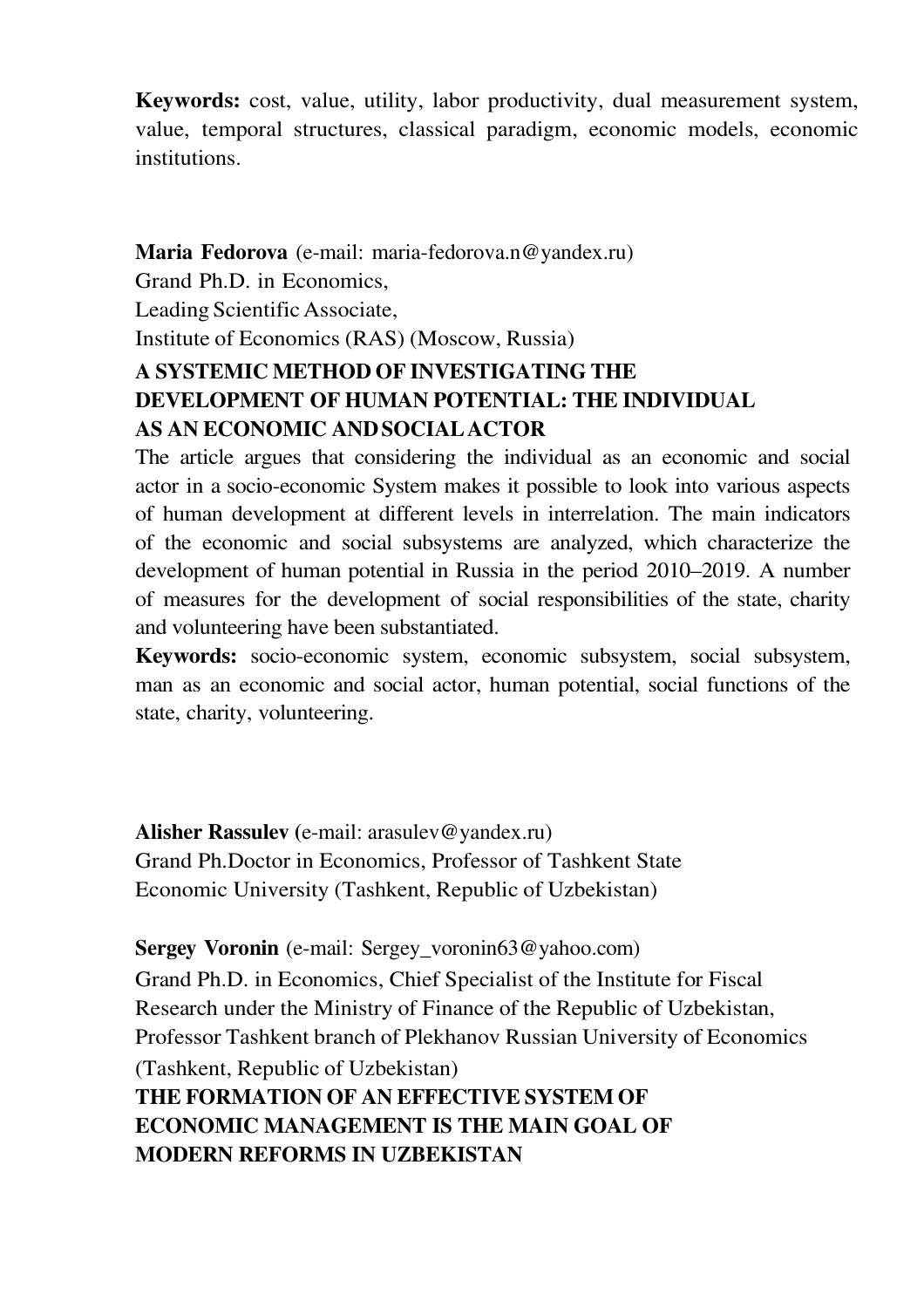Structural transformations in the economy of Uzbekistan require new methods of economic management, therefore the article examines the main directions of the country's actual economic development and suggests the ways of forming a new system of economic management. The author emphasizes the need to create a flexible system of economic management, providing for the reduction of state interference in the activities of economic entities. It is substantiated that another important direction of economic development is poverty reduction and employment growth. It is proposed to use institutional factors as a key element of economic development; with that, clear boundaries should be set when using administrative tools. Particular attention is paid to the country's main resource – accumulated human capital. A number of measures are proposed to create an up-to-date system favouring the reproduction of human capital. **Keywords:** government support, budget resources, institutional factors, market mechanisms, transformation.

**Irina Kvashnina** (e-mail: irina.kvashnina@gmail.com)

Ph.D. in Economics, Leading Scientific

Associate, Institute of Economics (RAS)

(Moscow, Russia)

### **WORLD CAPITAL FLOWS UNDER GLOBAL INSTABILITY**

The article examines the changes in the cross-border capital flows that have taken place in recent years, including those caused by COVID-19 pandemic and economic crisis. Negative trends in the movement of foreign direct investment are noted and the prospects for their growth are analyzed. Considering the measures of economic policy in relation to investment, the author comes to the conclusion that the role of the state will inevitably strengthen, as well as that of international institutions.

**Keywords:** capital movement, direct investment, protectionism, GVCs.

**Nataliya Makovskaya** (e-mail: maknata@mail.ru) Grand Ph.D. in Economics, Professor Chair of Economics and Management, Mogilev State A. Kuleshov University (Mogilev, Belarus) **WORKING TIME OF BELORUSIAN MANAGERS: ANALYSIS AND ASSESSMENT**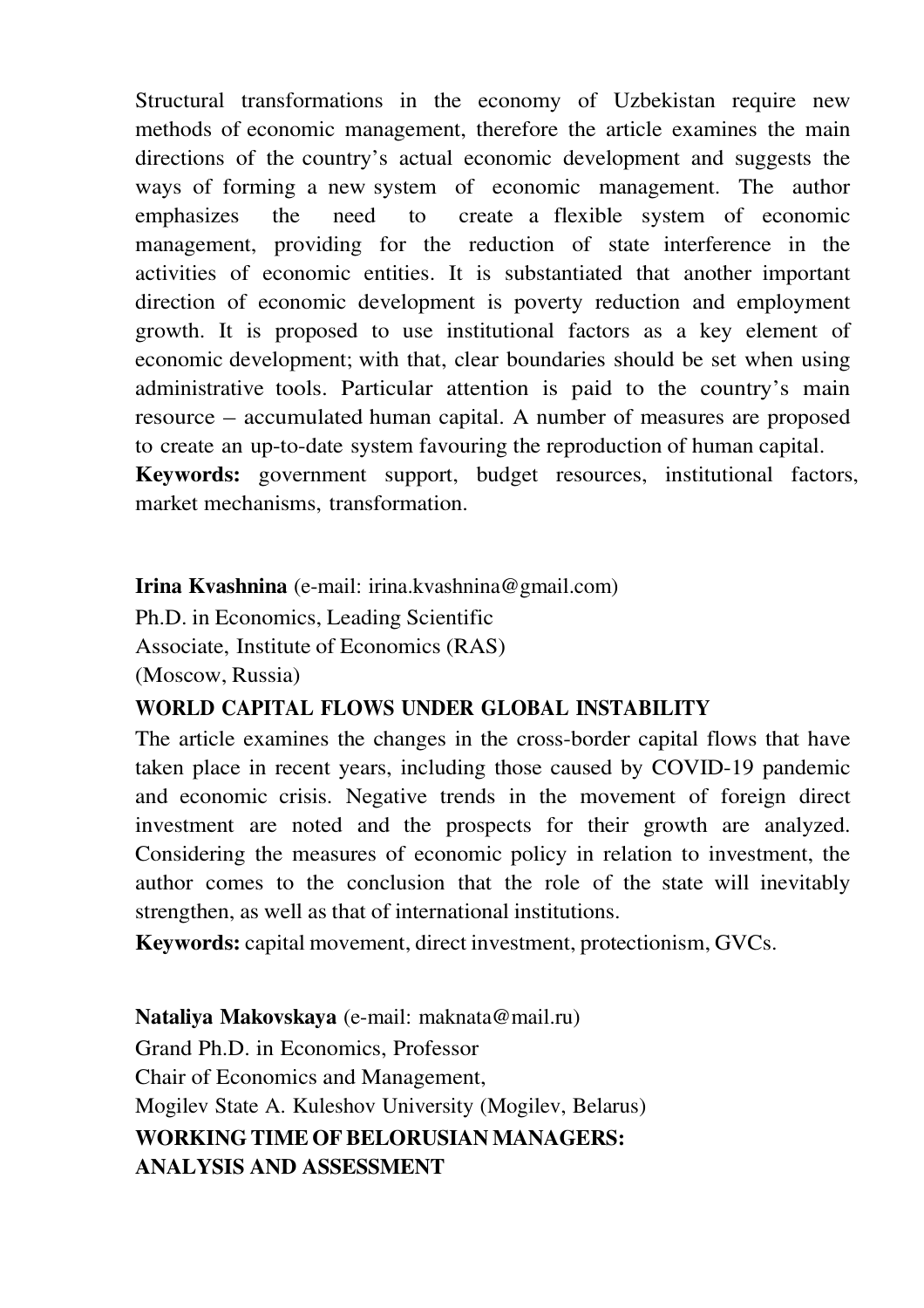The article presents an analysis of the working time of Belarusian managers, taking into account their managerial potential. The features and barriers of the management environment in terms of rational use of working time and managerial labor are revealed. For this, econometric tools and methods of sociological analysis are used.

**Keywords:** manager, working hours, labor productivity, professional competence.

**Angela Yaroshenko** (e-mail: admiral4221@mail.ru)

postgraduate student of the Department of Enterprise

Economics, institute of economy and management,

V.I. Vernadsky Crimean Federal University (Simferopol, Russia)

## **THE EVOLUTION OF THE THEORETICAL BACKGROUND OF THE CLUSTER CONCEPT**

This article explores the concepts of the theory of cluster development, which are multifaceted and differ from each other in their heterogeneity, both in Russia and abroad. It has been determined that cluster formations are based on cooperative ties, and characterized by fair competition, which implies the supply of raw materials, the production process, and the market for goods and services.

**Keywords:** cluster, evolution, cluster concept, entrepreneurial structures, cooperation, competition.

**Ilya Medvedev** (e-mail: ilya13092@yandex.ru)

## Postgraduate Student Tver State University (Tver, Russia) **SOUTH AFRICAN EXPERIENCE IN REGULATING PARALLEL IMPORT OF MEDICINES**

The article provides an overview of the South African experience in the use and adaptation of parallel imports of medicines, as well as the prospects for the implantation of parallel imports in Russia. The main factors, the economic aspects and legal grounds for the introduction and regulation of parallel imports in South Africa are analyzed. The article provides an assessment of the impact of parallel imports on the formation of prices for pharmaceutical products.

The introduction of parallel imports in African countries led to a significant decrease in the prices for pharmaceutical products, which led to a positive